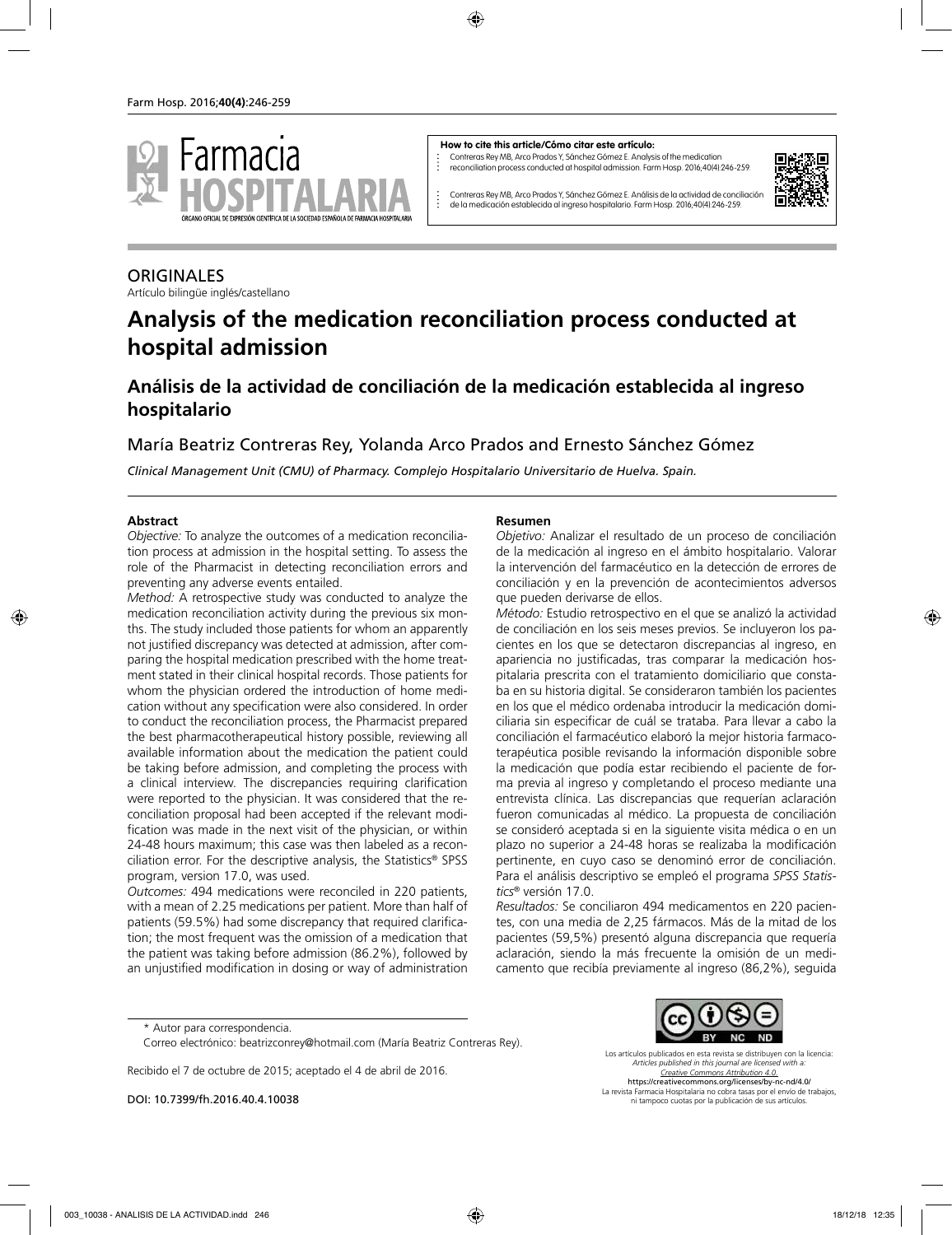(5.9%). In total, 312 discrepancies required clarification; out of these, 93 (29.8%) were accepted and considered as reconciliation errors, 126 (40%) were not accepted, and in 93 cases (29,8%) acceptance was not relevant due to a change in the situation of the patient. The highest opportunities for improvement were identified in the Gastroenterology, Internal Medicine and Surgery Units, and in the following therapeutic groups: blood and hematopoietic organs, cardiovascular system, and nervous system.

*Conclusions:* In our hospital, only a third of interventions were accepted and acknowledged as reconciliation errors. However, the medication reconciliation process conducted at admission by a Pharmacist has proven to be useful in order to identify and prevent medication errors. A better understanding of the cases in which interventions were not accepted could lead to an improvement in outcomes in the future.

**KEYWORDS**

Medication reconciliation; Medication errors; Pharmacist intervention; Drug-related problems; Patient safety

Farm Hosp. 2016;**40(4)**:246-259

### **Contribution to Scientific Literature**

This article provides a detailed description of the identification of reconciliation errors after Pharmacist intervention, designed in the setting of a clinical interview with the patient at the time of admission, and the communication to the rest of the healthcare team of any potential discrepancies observed with the hospital treatment prescribed, to be corrected if necessary. This analysis describes that there are certain clinical departments with a higher rate of acceptance for Pharmacist interventions, and that there can be some association with specific pharmacological classes in their acceptance or rejection. This also entails the likelihood of identifying any points of improvement for subsequent interventions, promoting a higher acceptance of pharmaceutical interventions.

#### **Introduction**

The main cause of adverse events during patient care is associated with the use of medications; it is considered that over a third part of these adverse events could be prevented<sup>1</sup>. The lack of information caused by an incomplete or outdated pharmacotherapeutical record will often lead to these errors during the different healthcare transitions, with the potential risk entailed for patients<sup>2</sup>. The presence of unintentional discrepancies between the medication previously taken by the patient and that prescribed at hospital admission is not uncommon, and it has been estimated that 11% to 59% of cases will have relevant clinical consequences in patients<sup>3</sup>. During the medication reconciliation process, any unjustified discrepancies found can easily become reconciliation errors<sup>4-6</sup>.

de la modificación de la posología o vía de administración sin justificar (5,9%). En total 312 discrepancias requirieron aclaración, de las cuales 93 (29,8%) fueron aceptadas y se consideraron errores de conciliación, 126 casos (40%) no lo fueron y en 93 (29,8%) la aceptación no procedía por un cambio en la situación del paciente. Las mayores oportunidades de mejora se identificaron en los servicios de Digestivo, Medicina Interna y Cirugía General y en los grupos terapéuticos: sangre y órganos hematopoyéticos, sistema cardiovascular y sistema nervioso. *Conclusiones:* En nuestro hospital solo una tercera parte de las intervenciones fueron aceptadas y reconocidas como errores de conciliación. No obstante, la conciliación de la medicación al ingreso realizada por un farmacéutico mostró ser útil en la identificación y prevención de errores de medicación. Un mejor entendimiento de los casos en los que las intervenciones no fueron aceptadas podría mejorar el resultado en el futuro.

#### **PALABRAS CLAVE**

Conciliación de la medicación; Errores de medicación; Intervención farmacéutica; Problemas relacionados con los medicamentos; Seguridad del paciente

Farm Hosp. 2016;**40(4)**:246-259

The World Health Organization (WHO) has encouraged setting up medication reconciliation processes in different patient care transitions, as these are a key aspect regarding patient safety. Other international organizations, such as the Joint Commission on Accreditation of Healthcare Organizations (JCAHO) and the Institute for Safe Medications Practices (ISMP) are also conducting strategies in this area<sup>7</sup>.

Medication reconciliation is a formal process, which consists in comparing the previous medication taken by the patient with the medication prescribed after a healthcare transition, in order to detect any unintentional discrepancies and report them to the prescribing physician for their correction, if relevant<sup>8,9</sup>. The objective of reconciliation is that patients will receive the medication they were receiving chronically; but it must also take into account the adaptation to the patient's current situation $10$ , because patients can have new therapeutic needs that justify adapting and modifying their previous medication.

The medication reconciliation process can be conducted by different healthcare professionals<sup>7,9</sup>, but the Pharmacist, as a medication specialist, must have the opportunity to play an active role $7,11-13$  and incorporate it into their daily practice. It has been pointed out that the action by the Pharmacist in this process will reduce the frequency of medication errors which might lead to harm for the patient<sup>14</sup>. Setting up standard protocols for action in reconciliation matters, the identification of problems associated with medications, and education for patients regarding the adequate way to take their medications, must be part of their daily clinical practice.

The objective of this study is to analyze the outcomes of a medication reconciliation process conducted in the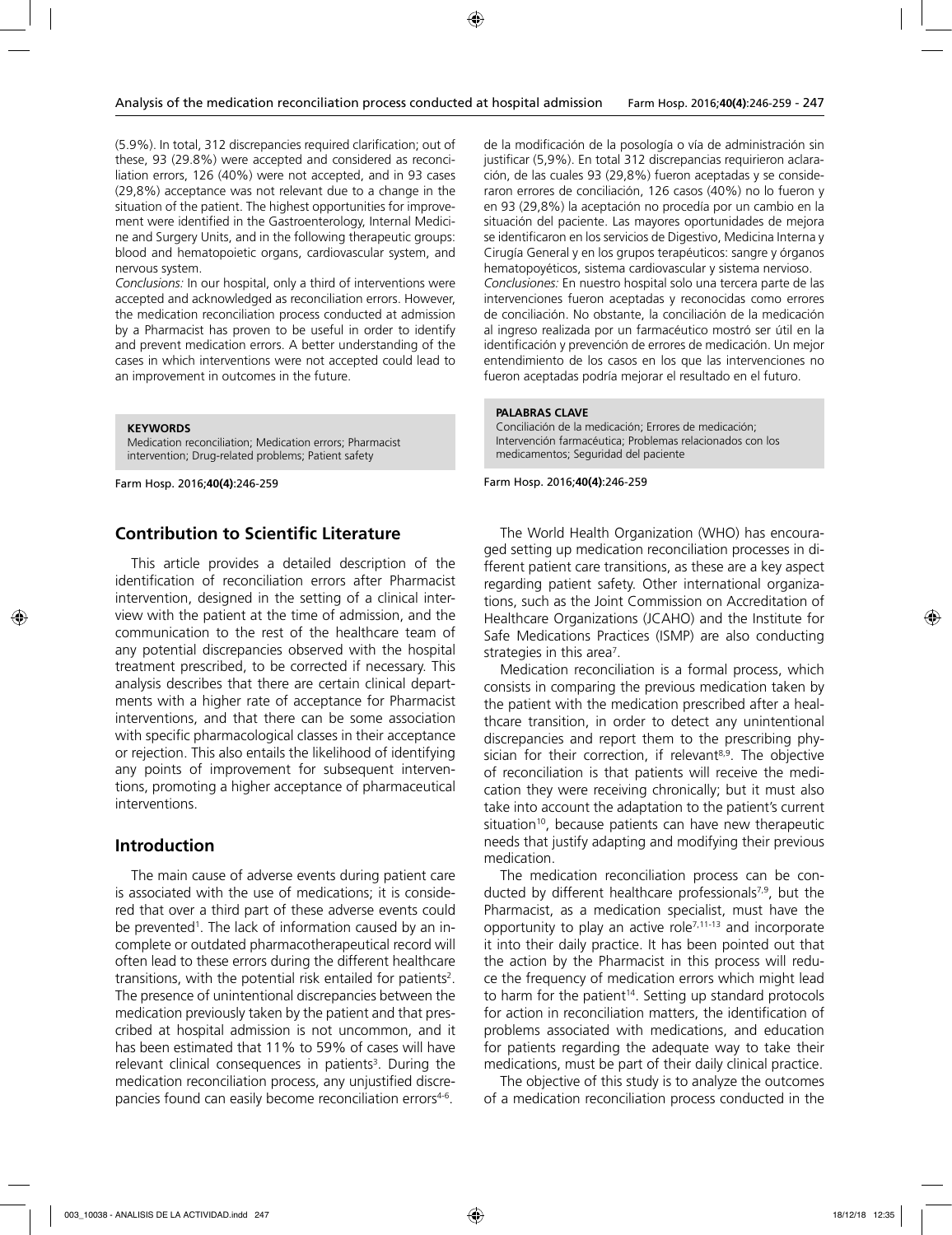hospital setting, and to assess the Pharmacist intervention in the detection of errors and the prevention of any entailed adverse events with potential risk for patients.

# **Method**

An observational, descriptive and retrospective study was conducted in the Pharmacy Department of a 600 bed hospital, within a University Specialty Hospital. The study analyzed the activity by the Pharmacist regarding reconciliation in adult patients who were admitted to hospital units with a computerized physician order entry (CPOE) system installed (Cardiology, General Surgery, Internal Medicine, Nephrology, Pulmonology) during the previous six months, between January,  $15<sup>th</sup>$  and July,  $14<sup>th</sup>$ , 2015. The reconciled patient database previously designed for this aim was used as the basis for obtaining records.

Patients had been selected among those admissions where apparently unjustified discrepancies were detected after analyzing the medication prescribed at admission and comparing it with the home treatment appearing in the Single Digital Patient Record. The study also included those patients for whom the prescribing physician had ordered the introduction of home medication without any further specifications. The study excluded those patients admitted to hospitalization units without a CPOE system, those patients who were not receiving any oral medication due to their strict diet, and those cases where clinical interview was not possible due to the patients' clinical or personal situation.

The following information was collected for each patient: clinical record number, gender, age, hospitalization unit, source of the pharmacotherapeutical history, reconciled medications, types of discrepancy and their severity, method of communication of discrepancies, and acceptance or not by the prescribing physician.

The first step in the reconciliation process was preparing the best pharmacotherapeutical history possible. Different sources of information were used for the medication that the patient could be receiving: Primary Care, external and outpatients, discharge report by the ER unit, and anamnesis form of admission to the hospital unit. After reviewing all information available, the Pharmacist visited patients in their own rooms in order to confirm the details with them and/or their caregivers. During this interview, where confidentiality was guaranteed, the patient was asked about the home medication with and without prescription, both in the public healthcare unit and in the private setting, that they were taking before admission, as well as any other pharmacologically active substances and potential allergies or drug-related adverse reactions that they could have experienced.

Discrepancy was defined as any difference between the medication that the patient was taking chronically before admission and the medication prescribed at

hospital<sup>9</sup>. The types of reconciliation discrepancies were classified according to the usual criteria established in various publications<sup>9,10</sup>, which differentiate between cases of non-discrepancy, justified discrepancy, and discrepancy that requires clarification, with different subtypes<sup>10</sup>:

- 1. No discrepancy.
- 2. Justified discrepancy.
	- a. Initiation of drug treatment justified by the clinical situation.
	- b. Medical decision not to prescribe a medication or to change its dosing, frequency or way of administration, based on the clinical situation.
	- c. Therapeutical replacement according to the hospital formulary.
- 3. Discrepancy that requires clarification.
	- a. Omission of medication. The patient was taking a necessary medication, and it has not been prescribed, without any explicit or clinical justification for this omission.
	- b. Initiation of medication. Treatment is initiated with a drug that the patient was not taking previously, and there is no explicit or clinical justification for this initiation.
	- c. Different dosing, way or frequency of administration of a medication. The dosing, way or frequency of administration is modified, without any justification by the clinical situation or other circumstances, such as renal or liver function.
	- d. Different medication. A different medication within the same class is prescribed, without any clinical justification for the replacement, or reasons of availability in the hospital formulary.
	- e. Duplicity. The patient presents duplicity between chronic medications, or between their chronic medication and that prescribed at hospital.
	- f. Interaction. The patient presents a clinically important interaction between chronic medications, or between their chronic medication and that prescribed at hospital.
	- g. Medication not available at hospital. Prescription of chronic medication not available at hospital without conducting any therapeutical exchange.
	- h. Incomplete prescription. There is an incomplete prescription for the chronic treatment, and clarification is required.

The severity of error was determined by consensus in each case by the team of three Pharmacists conducting the study. The classification by The National Coordinating Council for Medication Error Reporting and Prevention (NCCMERP)<sup>15</sup>, adapted by some authors<sup>10</sup>, was used in order to assign the different severity categories to reconciliation errors, based on the likelihood of error and the potential harm to patients: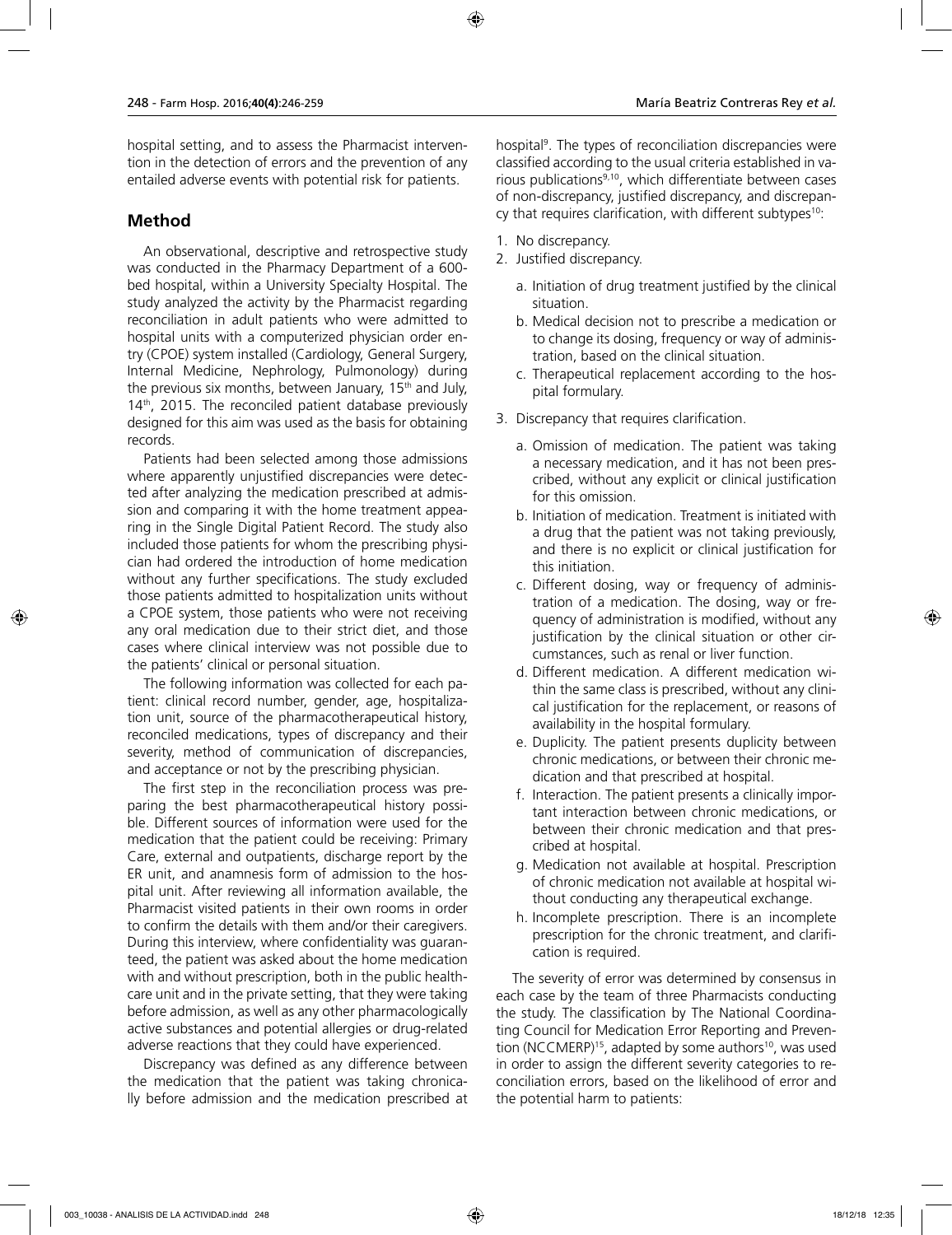Category A. No error, but likely to occur.

Category B. An error that does not reach the patient; no harm caused.

Category C. An error that, in case of reaching the patient, is not likely to cause harm.

Category D. An error that, in case of reaching the patient, would require monitoring and/or intervention to prevent harm.

Category E. An error that, in case of reaching the patient, would cause temporary harm.

Category F. An error that, in case of reaching the patient, would cause harm and require initial or prolonged hospitalization.

Category G. An error that, in case of reaching the patient, would cause permanent harm.

Category H. An error that, in case of reaching the patient, would require life support.

Category I. An error that, in case of reaching the patient, would cause the patient's death.

The discrepancies requiring clarification were communicated to the physician managing the patient using one of the following means of communication: oral, by telephone, message through the CPOE application, or register in the patient's clinical record.

It was considered that the reconciliation proposal had been accepted if the relevant modification was made in the following medical visit (within 24-48 hours); in this case, it was considered as a reconciliation error<sup>9</sup>.

The ATC classification (Anatomical, Therapeutic, Chemical Classification System) was used in the analysis of medications with discrepancy, with the list of molecules included in each group<sup>16</sup>.

The outcomes of this study were analyzed in a descriptive way through the SPSS Statistics® Program (version 17.0).

#### **Outcomes**

The reconciliation process was conducted in 220 patients; 54% were male (and 46% were women), with a mean age of 67 years. In the case of 21 patients (9.5%), the prescribing physician had ordered a reintroduction of home treatment without any specifications.

Patients were hospitalized in the following units: 103 in Internal Medicine (46.8%), 54 in General Surgery (24.5%), 32 in Gastroenterology (14.5%), 17 in Nephrology (7.7%), 10 in Pulmonology (4.5%) and 4 in Cardiology (1.8%).

Before conducting an interview with the patient, in order to prepare the best pharmacotherapeutical history possible, information was searched about the medication that the patient could be taking before admission. In 86% of cases, this information was obtained from the Single Digital Clinical Record; patients provided medical reports in 9% of cases, and there were other sources in 5% of cases.

In total, 494 medications were reconciled for 220 patients (2.25 drugs per patient). The distribution by type of discrepancy appears in table 1. In total, 131 patients (59.5%) presented some discrepancy that required justification; 70 of them (53.4%) presented more than one. These patients grouped 312 medications overall (63.1%) with discrepancies that required clarification; the mean was 2.4 discrepancies. The most frequent was the omission of a medication that the patient was taking before hospitalization in 269 cases, representing 86.2% of all cases; this was followed by unjustified modification of dosing or way of administration (29 cases, 5.9%).

In terms of the channels of communication used, 74% (231) of those 312 medications involved that required clarification were reported through a message to the prescribing physician in the CPOE application; in

| Discrepancy                                                            | N(% )      |
|------------------------------------------------------------------------|------------|
| No discrepancy                                                         | 131 (26.5) |
| <b>Justified discrepancy</b>                                           | 51(10.3)   |
| Justified medication initiation                                        | 2(0.4)     |
| Change or cancellation of prescription                                 | 47(9.5)    |
| Therapeutic replacement according to formulary                         | 2(0.4)     |
| Discrepancy that requires clarification (not justified)                | 312(63.2)  |
| Unjustified omission of medication                                     | 269(54.5)  |
| Unjustified medication initiation                                      | 6(1.2)     |
| Unjustified modification of dosing or way of administration            | 29(5.9)    |
| Unjustified replacement of a medication with another of the same class | 3(0.6)     |
| The patient presents duplicity between medications                     | 2(0.4)     |
| Clinically relevant interaction                                        | 1(0.2)     |
| Medication not available at hospital without therapeutical exchange    | 1(0.2)     |
| Incomplete prescription that requires clarification                    | 1(0.2)     |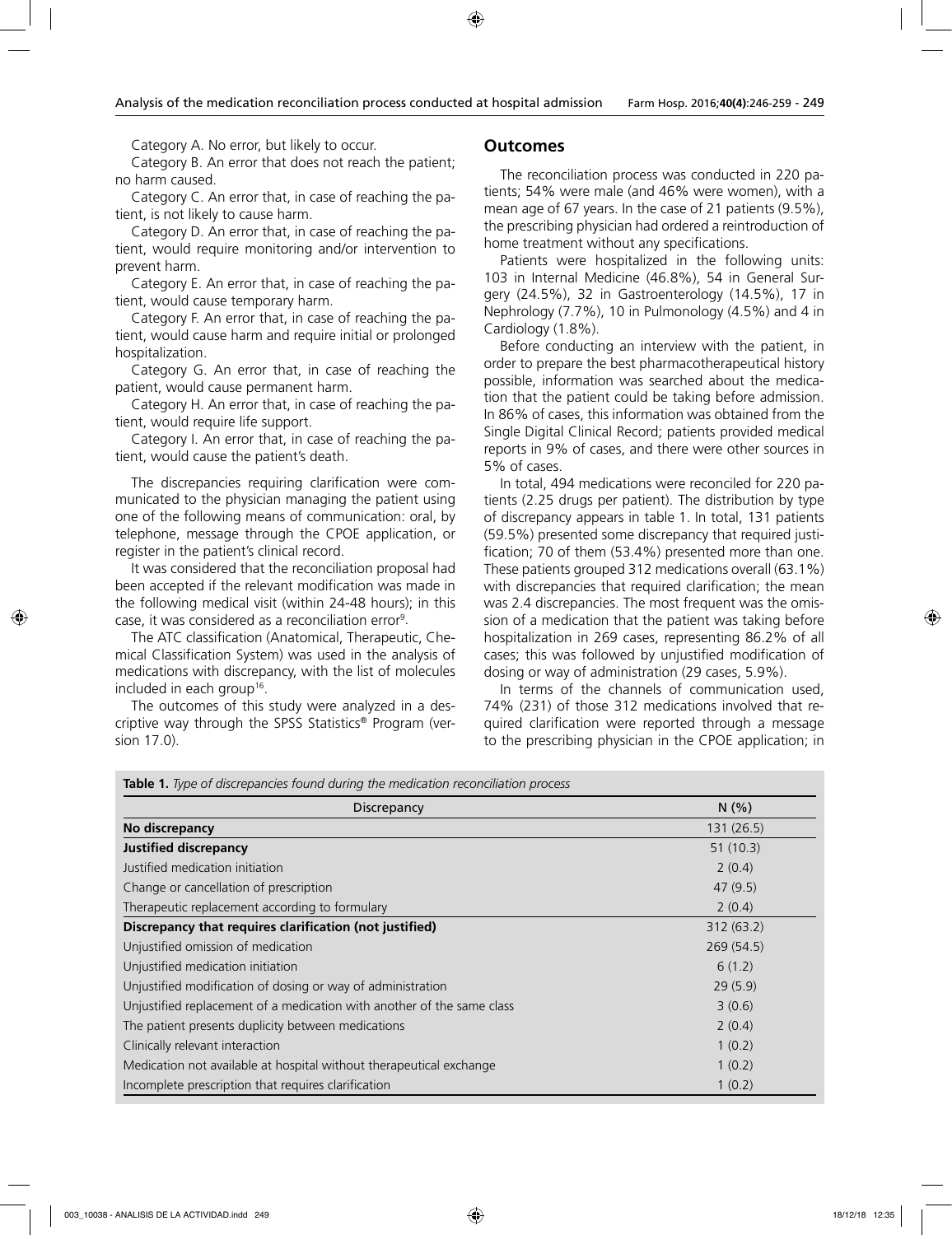15.8% of cases (49) this was not relevant, because it was corrected after the interview and before communicating the discrepancy; an 8% (25) were communicated orally, 1.6% (5) by telephone, and in 0.6% (2) of cases, the

message was entered into the patient's clinical record. Overall, 93 discrepancies (29.8% of all discrepancies requiring clarification, and 35.4% of those reported) were corrected after the Pharmacist intervention, and were then considered as Reconciliation Errors (REs). On the other hand, 126 (40.4%) were not acknowledged, and in 93 cases (29.8%) acceptance was not relevant (*exitus*, imminent discharge, or correction after the interview and before communicating the discrepancy).

Table 2 shows the classification of those discrepancies that required clarification by hospital unit, the acceptance by these units, and the distribution of reconciliation errors by hospital unit. The three main units with more drugs presenting discrepancies that needed clarification were Internal Medicine, Gastroenterology and General Surgery; and when observing the distribution of errors by hospital unit, these units also presented the highest frequency.

Table 3 shows discrepancies by anatomical-therapeutic group, the number of interventions accepted for each group, as well as the utility of Pharmacist intervention, measured as the number of reconciliation errors corrected compared with the number of discrepancies that required clarification. The majority of the drugs with these discrepancies belonged to the following ATC groups: blood and hematopoietic organs (Group B), cardiovascular system, (Group C) and nervous system (Group N).

Table 4 shows the distribution in these three hospital units in terms of the three most frequent ATC groups, as well as their acceptance rate.

Out of the 93 unjustified discrepancies that were accepted (reconciliation errors), 69 (74.2%) were unjustified cases of omission of medications, 18 (19.4%) were unjustified modifications in dosing or way of administration, 2 (2.2%) were duplicity between medications, 1 (1.1%) was a case of unjustified medication initiation, 1 (1.1%) was the unjustified replacement of a medication by another, 1 (1.1%) was the presence of a clinically relevant interaction, and 1 (1.1%) was an incomplete prescription that required clarification.

There was an analysis of error severity for those reconciliation errors detected, and they were distributed as follows: 49.5% of them were classified as errors that, in case of reaching the patient, would not be likely to cause harm (Category C); 22.6% represented errors that did not reach the patient, and therefore caused no harm (Category B); 19.4 % of errors, if they had reached the patient, would have required monitoring and/ or intervention to prevent harm (Category D); 6.5% of errors would have caused temporary harm if they had reached the patient (Category E), and there was no error in 2.2%, but it was likely to occur (Category A).

The highest severity category obtained in our study corresponded to that designed with the letter E. Six reconciliation errors within this class were found (some of them caused real harm in the patient, while in other cases there was an intervention before the potential harm could occur): omission of antibiotic prophylaxis with ciprofloxacin after an intravitreal injection of ranibizumab, overdosing of clonazepam that required rescue with flumazenil, digoxin overdosing, two cases of omitted nitroglycerin patches, and omission of the weekly dose of oral methotrexate in a patient with Behçet Disease.

Five of these six reconciliation errors occurred in the Internal Medicine Unit, and one in Gastroenterology. At the same time, Internal Medicine made the highest number of reconciliation errors from all severity categories detected.

#### **Discussion**

Our outcomes show that discrepancies requiring clarification were detected in more than half of the medications analyzed; the most frequent was the omission of a medication, followed by modification of dosing or way of administration. The types of discrepancies that required clarification with higher frequency in our study are similar to those described by other authors $14,17-21$ .

| hospitalization, and distribution of reconciliation errors by hospital unit |
|-----------------------------------------------------------------------------|

|                      |             | Acceptance of Interventions (%) | Distribution of REs by |              |                   |
|----------------------|-------------|---------------------------------|------------------------|--------------|-------------------|
| <b>Hospital Unit</b> | No. of D.C. | Yes*<br>No                      |                        | Not relevant | hospital unit (%) |
| Cardiology           |             | 50                              | 50                     | $\Omega$     | 1.1               |
| General Surgery      | 54          | 29.6                            | 13                     | 57.4         | 17.2              |
| Gastroenterology     | 55          | 34.5                            | 32.7                   | 32.7         | 20.4              |
| Internal Medicine    | 145         | 32.4                            | 42.8                   | 24.8         | 50.5              |
| Nephrology           | 37          | 13.5                            | 83.8                   | 2.7          | 5.4               |
| Pulmonology          | 19          | 26.3                            | 42.1                   | 31.6         | 5.4               |

No. of D.C.: Number of discrepancies that required clarification.

\* Accepted interventions were considered as Reconciliation Errors (REs).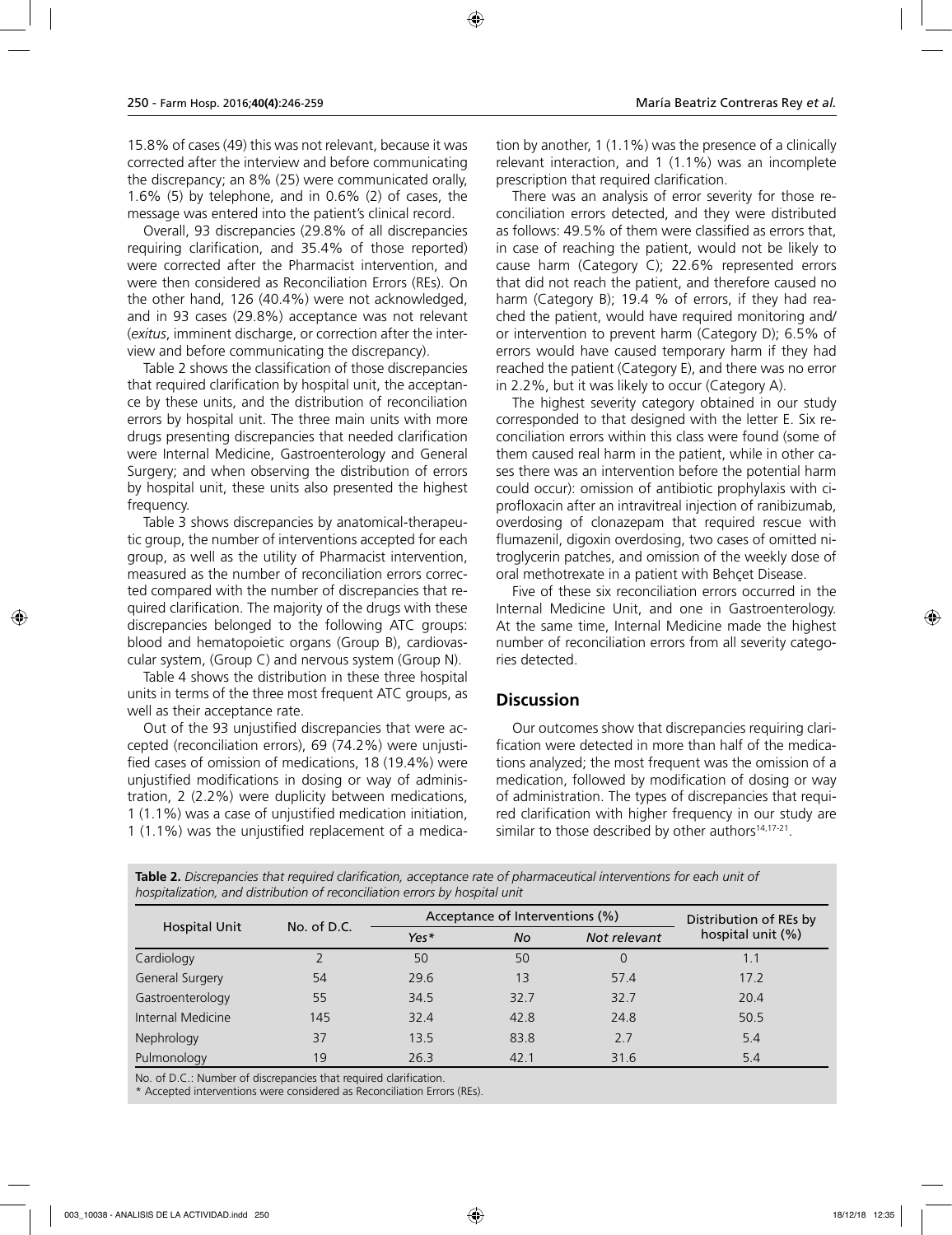**Table 3.** *Discrepancies that required clarification, accepted interventions, and utility of the Pharmacist action by anatomicaltherapeutic group*

| <b>ATC Group</b>                                                                | No. of D.C.<br>(% ) | No. of accepted<br>interventions* | Utility of the<br><b>Pharmacist action</b><br>(% ) |
|---------------------------------------------------------------------------------|---------------------|-----------------------------------|----------------------------------------------------|
| Group A: Alimentary tract and metabolism                                        | 23(7.4)             | 5                                 | 21.7                                               |
| Group B: Blood and hematopoietic organs                                         | 36(11.5)            | 17                                | 47.2                                               |
| Group C: Cardiovascular system                                                  | 120(38.5)           | 28                                | 23.3                                               |
| Group G: Genito-urinary system and sex hormones                                 | 12(3.8)             | 5                                 | 41.6                                               |
| Group H: Systemic hormonal preparations, excluding sex hormones<br>and insulins | 7(2.2)              | 3                                 | 42.3                                               |
| Group L: Antineoplastic and immunomodulating agents                             | 8(2.6)              | $\overline{4}$                    | 50                                                 |
| Group M: Musculoskeletal system                                                 | 8(2.6)              | $\mathcal{P}$                     | 25                                                 |
| Group N: Nervous system                                                         | 53(17)              | 18                                | 33.9                                               |
| Group R: Respiratory system                                                     | 18(5.8)             | 4                                 | 22.2                                               |
| Group S: Sensory organs                                                         | 26(8.3)             | $\overline{7}$                    | 26.9                                               |
| Group V: Various                                                                | 1(0.3)              | O                                 | $\overline{0}$                                     |

ATC: Anatomical-therapeutic

No. of D.C.: Number of discrepancies that required clarification.

\* Accepted interventions were considered as Reconciliation Errors (REs).

**Table 4.** *Discrepancies that required clarification and their acceptance by the Internal Medicine, General Surgery and Gastroenterology Units regarding drugs from the ATC Groups B, C and N*

|     | <b>Internal Medicine</b> |                 |      |      |        | <b>General Surgery</b> |           |         |                           | Gastroenterology |      |      |  |
|-----|--------------------------|-----------------|------|------|--------|------------------------|-----------|---------|---------------------------|------------------|------|------|--|
| ATC | No. of                   | Acceptance in % |      |      | No. of | Acceptance in %        |           |         | Acceptance in %<br>No. of |                  |      |      |  |
|     | D.C.                     | Yes*            | No   | N/R. | D.C.   | Yes*                   | <b>No</b> | $N/R$ . | D.C.                      | Yes*             | No   | N/R. |  |
| B   |                          | 53              | 11.8 | 35.3 |        | 50                     | 0         | 50      | 9                         | 55.6             | 22.2 | 22.2 |  |
| C   | 45                       | 20              | 51.1 | 28.9 | 26     | 34.6                   | 0         | 65.4    | 27                        | 29.6             | 51.9 | 18.5 |  |
| N   | 28                       | 39.3            | 42.9 | 179  | 9      | 33.3                   | 33.3      | 33.3    | 8                         | 25               | 12.5 | 62.5 |  |

ATC: Anatomical-therapeutic

No. of D.C..: Number of discrepancies that required clarification; N/R: Not relevant.

\* Accepted interventions were considered as Reconciliation Errors (REs).

Approximately half of our patients presented more than one discrepancy requiring clarification; the mean was 2.4 per patient with unjustified discrepancy; these outcomes are similar to the ones by Lessard *et al.*17, who found 2.3 per each patient with discrepancy, and are slightly superior to those provided by other authors $22$ .

Vira *et al.*19 confirmed that 46% of non-intentional discrepancies detected at admission led after the intervention to prescription modifications by the physician. Other authors showed higher acceptance rates<sup>4-6,23</sup>. In our case, approximately one third of the interventions conducted and reported to the prescribing physician were accepted, and therefore considered reconciliation errors between the chronic medication that was the usual treatment taken by the patient before admission and the hospital prescription. The outcomes show that medication errors are frequent in patient care transitions, and are consistent with those obtained in other studies<sup>14,17-19</sup>.

It has been stated that in many occasions those reconciliation errors that reach the patient have no potential to cause harm17. Gleason *et al.*14 described in their study on medication reconciliation in hospitalized patients that the majority of the discrepancies where the intervention was accepted were within the A-C severity categories (55%), followed by 23% with Level D and 22% with Level E-F. Rentero *et al.*5 obtained similar outcomes. In our case, the majority of the reported discrepancies that were accepted (reconciliation errors) were included in severity levels A-C (74.3%), while 19.4% were of Level D and 6.5% of Level E; the latter were errors that caused or could have caused temporary harm on patients if there had been no intervention by the Pharmacist. However, other authors have pointed out that more than half of reconciliation errors detected in their study were considered clinically relevant<sup>6</sup>.

According to the data described by Rentero *et al.*<sup>5</sup> , the majority of reconciliation errors observed in their study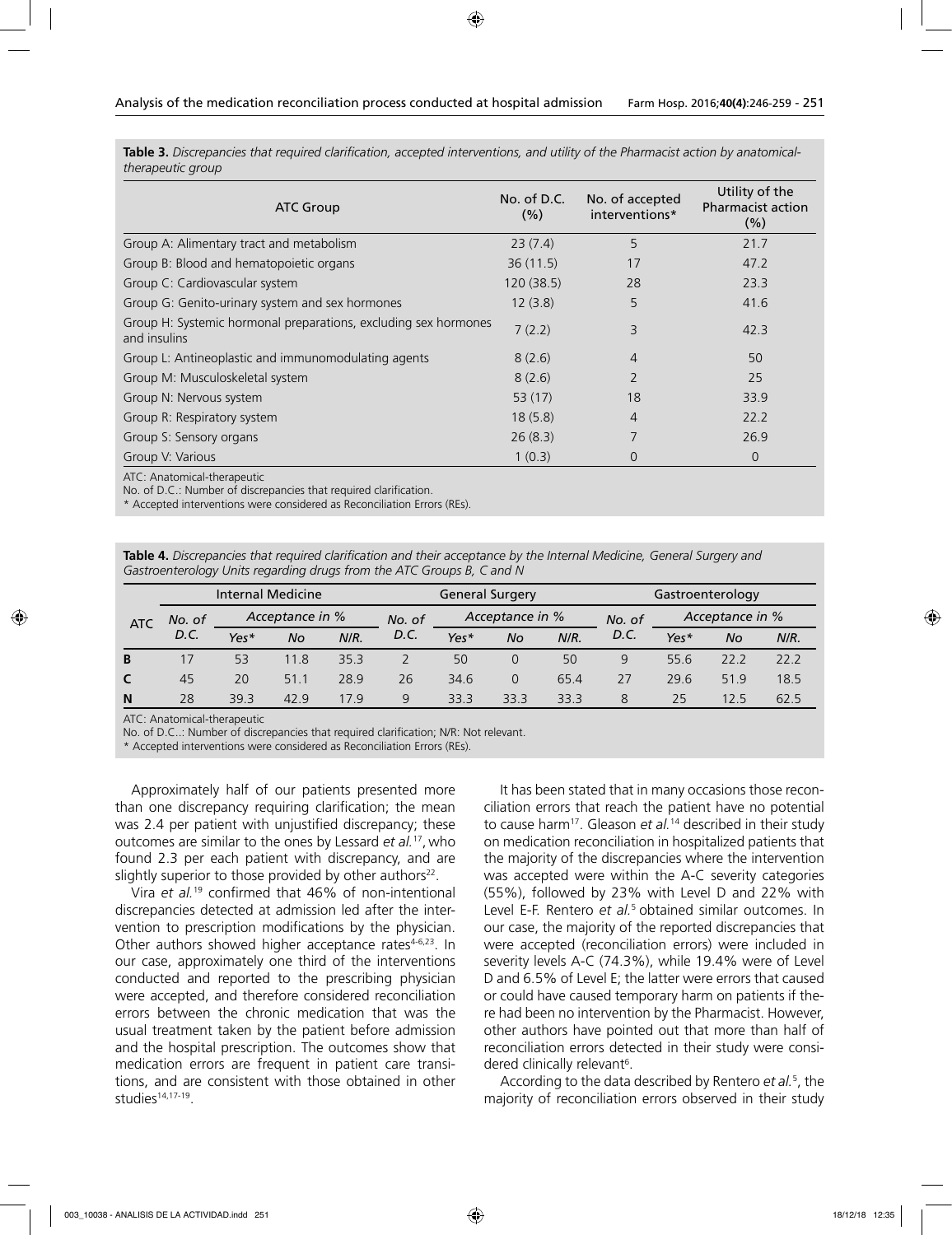were located in surgical units (211/339), and to a lower rate, in medical units (128/339). In our case, the highest frequency of reconciliation errors was detected in medical units, mainly in the Internal Medicine Unit (50.5%), followed by Gastroenterology (20.4%). Our data are justified by the higher weight that medical units have in this hospital over the surgical block; therefore, it is not considered adequate to establish comparisons with the outcomes obtained by other authors, without knowing the distribution of units in their setting.

Unlike the outcomes obtained by Gleason *et al.*<sup>14</sup> and Lessard *et al.*17, where the medications that most frequently generated discrepancies which required clarification were vitamins and electrolytes, followed by medications for the cardiovascular system, in our case, the most frequent pharmacotherapeutical groups were, in descending order: cardiovascular system, nervous system, and blood & hematopoietic organs. Data obtained by other authors show that these pharmacotherapeutical groups, mainly the cardiovascular, are frequently involved in those discrepancies that will usually require clarification<sup>20-25</sup>. In our setting, the action of the Pharmacist was more decisive in these groups for detection and prevention of reconciliation errors, because they also presented the higher acceptance rate for interventions.

Our study presents various limitations. Firstly, the selection of patients was restricted to those admitted to hospitalization wards with a CPOE system installed, because it was considered that contact with the prescribing physician could be more direct and effective in this way. Secondly, not all patients admitted to these hospitalization units were included; instead, there was a previous selection of those for whom discrepancies were detected *a priori* between the medication prescribed at admission and the home medication appearing in the Single Digital Clinical Record; an interview with the patient was subsequently conducted to confirm whether these discrepancies were real. This study also included patients for whom the physician had ordered to re-introduce home medication, without any further specifications.

In our setting, only one third of the interventions conducted were accepted and therefore acknowledged as reconciliation errors; however, the medication reconciliation conducted by a Pharmacist at admission proved to be useful for the identification and prevention of medication errors with potential clinical consequences for the patient.

A better understanding of those cases where the pharmaceutical interventions conducted were not accepted could help to improve the outcomes of our reconciliation process in the future.

# **Conflict of interests**

The authors hereby declare there is no conflict of interests.

# **Bibliography**

- 1. Estudio nacional sobre los efectos adversos ligados a la hospitalización: ENEAS 2005. Madrid: Ministerio de Sanidad y Consumo; 2006. (Consultado 28 Julio 2015). Disponible en: http://www. seguridaddelpaciente.es/resources/contenidos/castellano/2006/ ENEAS.pdf
- 2. Lau HS, Florax C, Porsius AJ, de Boer A. The completeness of medication histories in hospital medical records of patients admitted to general internal medicine wards. Br J Clin Pharmacol 2000; 49:597–603.
- 3. Tam VC, Knowles SR, Cornish PL, Fine N, Marchesano R, Etchells EE. Frequency, type and clinical importance of medication history errors at admission to hospital: a systematic review. CMAJ 2005; 173:510-5.
- 4. Delgado Sánchez O, Nicolás Picó J, Martínez López I, Serrano Fabiá A, Anoz Jiménez L, Fernández Cortés F. Errores de conciliación en el ingreso y en el alta hospitalaria en pacientes ancianos polimedicados. Estudio prospectivo aleatorizado multicétrico. Med Clin (Barc) 2009; 133:741-4.
- 5. Rentero L, Iniesta C, Urbieta E, Madrigal M, Pérez MD. Causas y factores asociados a los errores de conciliación en servicios médicos y quirúrgicos. Farm Hosp 2014; 38:398-404.
- 6. Urbieta Sanz E, Trujillano Ruiz A, García-Molina Sáez C, Galicia Puyol S, Caballero Requejo C, Piñera Salmerón P. Implantación de un procedimiento de conciliación terapéutica al ingreso hospitalario por el servicio de urgencias. Farm Hosp 2014; 38:430-7.
- 7. Lo L, Kwan J, Fernandes OA, Shojania KG. Chapter 25. Medication Reconciliation Supported by Clinical Pharmacists (NEW). En: Making Health Care Safer II: An Updated Critical Analysis of the Evidence for Patient Safety Practices. Evidence Reports/Technology Assessments, No. 211. Rockville (MD): Agency for Healthcare Research and Quality. 2013 (Consultado 9 Julio 2015). Disponible en: http://www.ncbi.nlm.nih.gov/books/NBK133408/
- 8. Joint Commission on Accreditation of Healthcare Organizations JCAHO. Using medication reconciliation to prevent errors. Sentinel Event Alert. 2006 25;(35):1-4. (Consultado 5 agosto 2015). Disponible en: http://www.jointcommission.org/assets/1/18/SEA\_35. PDF
- 9. Roure C, Aznar T, Delgado O, Fuster L, Villar I. Grupo coordinador del grupo de trabajo de la SEFH de conciliación de la medicación. Documento de consenso en terminología y clasificación de los programas de conciliación de la medicación. Barcelona: Ediciones Mayo, 2009.
- 10. Delgado Sánchez O, Anoz Jiménez L, Serrano Fabiá A, Nicolás Pico J. Conciliación de la medicación. Med Clin (Barc) 2007; 129:343-8.
- 11. American Society of Health-System Pharmacists. ASHP statement on the pharmacist's role in medication reconciliation. Am J Health Syst Pharm. 2013; 70:453-6.
- 12. Nester TM, Hale LS. Effectiveness of a pharmacist-acquired medication history in promoting patient safety. Am J Health Syst Pharm 2002; 59:2221-5.
- 13. Lizer MH, Brackbill ML. Medication history reconciliation by pharmacists in an inpatient behavioral health unit. Am J Health Syst Pharm 2007; 64:1087-91.
- 14. Gleason KM, Groszek JM, Sullivan C, Rooney D, Barnard C, Noskin GA. Reconciliation of discrepancies in medication histories and admission orders of newly hospitalized patients. Am J Health Syst Pharm. 2004; 61:1689–95.
- 15. The National Coordinating Council for Medication Error Reporting and Prevention (NCC MERP). NCC MERP Index for Categorizing Medication Errors. (Consultado 28 Julio 2105). Disponible en: http:// www.nccmerp.org/sites/default/files/indexColor2001-06-12.pdf
- 16. Agencia Española de Medicamentos y Productos Sanitarios. Listados de principios activos por grupos ATC e incorporación del pictograma de la conducción. (Consultado 28 Julio 2015). Disponible en: http://www.aemps.gob.es/industria/etiquetado/conduccion/ listadosPrincipios/home.htm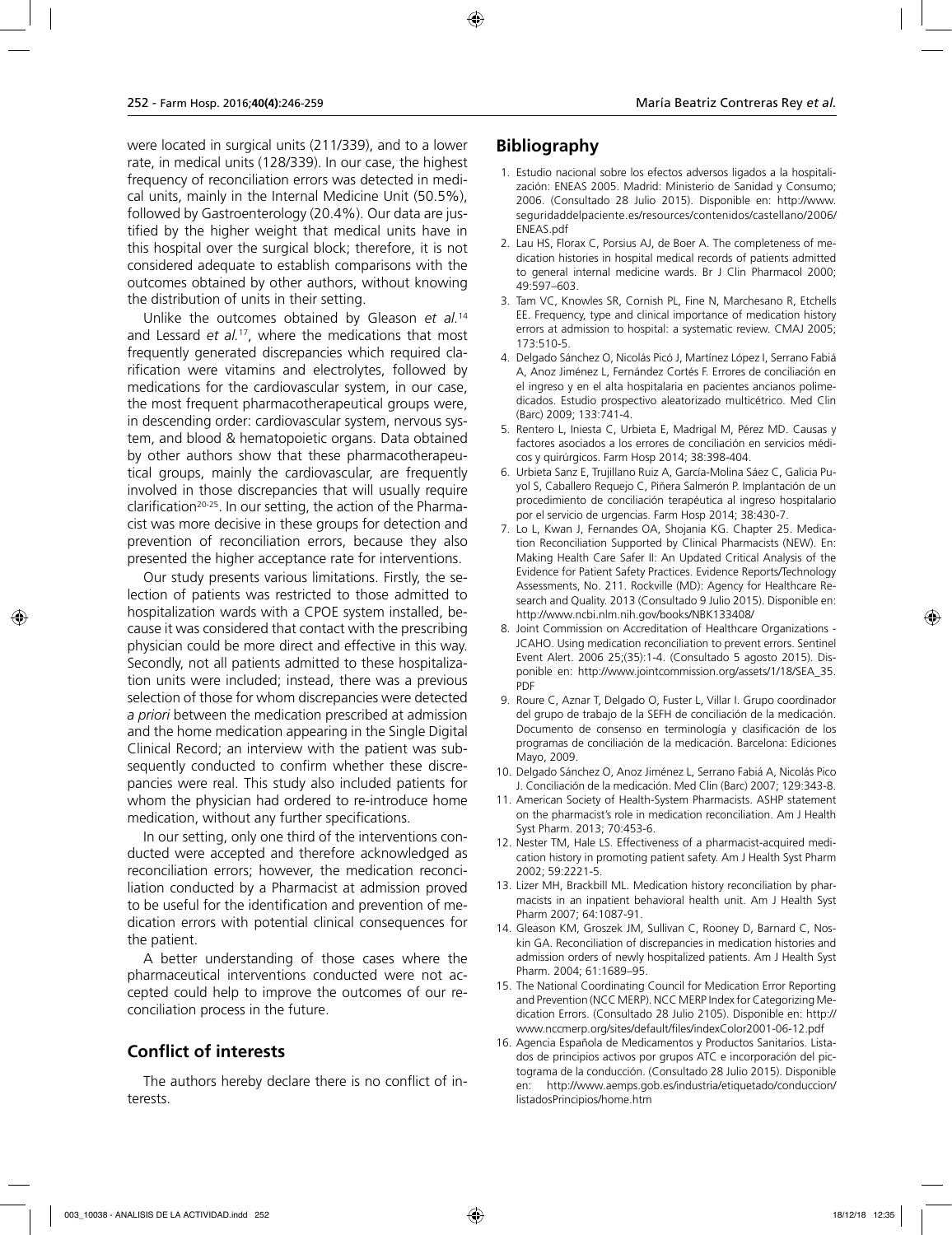- 17. Lessard S, DeYoung J, Vazzana N. Medication discrepancies affecting senior patients at hospital admission. Am J Health Syst Pharm. 2006; 63:740-3.
- 18. Cornish PL, Knowles SR, Marchesano R, Tam V, Shadowitz S, Juurlink DN, *et al.* Unintended medication discrepancies at the time of hospital admission. Arch Intern Med. 2005; 165:424-9.
- 19. Vira T, Colquhoun M, Etchells E. Reconcilable differences: correcting medication errors at hospital admission and discharge. Qual Saf Health Care. 2006; 15:122-6.
- 20. Muñoz Contreras MC, Blázquez Álvarez MJ, De la Cruz Murie P, Almanchel Rivadeneyra M, Velasco Costa J, De la Rubia Nieto MA. Conciliación de la medicación al ingreso en el servicio de Cardiología y CCV de un hospital de tercer nivel. Farm Hosp 2013; 37(Supl 1):213.
- 21. Flox Benítez MP, López Muñoz MJ, Muñoz González JJ. Evaluación de la conciliación de medicamentos en un servicio de Medicina Interna. Comunicación póster. 57 Congreso de la Sociedad Española de Farmacia Hospitalaria. Bilbao. 2012.
- 22. Pascual Martínez O, Real Campaña JM, De La Llama Celis N, Navarro Aznárez H, Larrodé Leciñena I, Uriarte Pinto M. Evaluación de la conciliación de la medicación en una unidad de Traumatología. Farm Hosp 2013; 37(Supl 1):219-20.
- 23. Zoni AC, Durán García ME, Jiménez Muñoz AB, Salomón Pérez R, Martin P, Herranz Alonso A. The impact of medication reconciliation program at admission in an internal medicine department. Eur J Intern Med 2012; 23:696-700.
- 24. Pellicer Corbí M, Lebrero García A, Bona López C, Santolaya Perrín R, Ortiz Campos M, Matoses Asensio SM. Conciliación de la medicación al ingreso mediante visor Horus® versus entrevista clínica. Análisis de discrepancias. Farm Hosp 2014; 38(Supl 1):19-20.
- 25. Unroe KT, Pfeiffenberger T, Riegelhaupt S, Jastrzembski J, Lokhnygina Y, Colón-Emeric C. Inpatient medication reconciliation at admission and discharge: A retrospective cohort study of age and other risk factors for medication discrepancies. Am J Geriatr Pharmacother 2010; 8:115-26.

### **Aportación a la literatura científica**

Este estudio aporta una descripción detallada de la identificación de los errores de conciliación de la medicación tras la intervención farmacéutica, diseñada ésta en el marco de una entrevista clínica con el paciente en el momento del ingreso y la comunicación al resto del equipo sanitario de las posibles discrepancias observadas con el tratamiento hospitalario prescrito para su resolución si procedía. En su análisis se detalla cómo hay determinados servicios clínicos con mayor tasa de aceptación de las intervenciones farmacéuticas y cómo en su aceptación o rechazo puede haber una asociación a grupos farmacológicos concretos. Abre asimismo la posibilidad de identificar puntos de mejora para intervenciones posteriores que promuevan una mayor aceptación de las intervenciones farmacéuticas.

#### **Introducción**

La principal causa de acontecimientos adversos durante la asistencia sanitaria está relacionada con el uso de los medicamentos, y de éstos, más de una tercera parte se consideran evitables<sup>1</sup>. En muchas ocasiones, la falta de información que conlleva la existencia de una historia farmacoterapéutica incompleta o no actualizada es susceptible de producir estos errores durante las distintas transiciones asistenciales, con el riesgo potencial que conlleva para el paciente<sup>2</sup>. La presencia de discrepancias no intencionadas entre la medicación que el paciente tomaba previamente y la prescrita al ingreso hospitalario no es inusual y se ha estimado que en un rango del 11% al 59% de los casos tienen consecuencias clínicas relevantes para el paciente<sup>3</sup>. Durante el proceso de conciliación de la medicación las discrepancias no justificadas encontradas pueden derivar con facilidad en errores de conciliación<sup>4-6</sup>.

La Organización Mundial de la Salud (OMS) ha fomentado el establecimiento de políticas de conciliación

de la medicación en las diferentes transiciones asistenciales al considerarlas un punto clave en materia de seguridad del paciente. Otros organismos internacionales como la *Joint Comission on Acreditation of Healthcare Organizations* (JCAHO) y el *Institute for Safe Medications Practices* (ISMP) también llevan a cabo estrategias en esta área<sup>7</sup>.

La conciliación de la medicación es un proceso formal que consiste en comparar la medicación habitual previa del paciente con la medicación prescrita tras una transición asistencial para detectar las discrepancias no intencionadas ocurridas y comunicarlas al prescriptor para que pueda resolverlas, si procede<sup>8,9</sup>. La conciliación tiene como objetivo que los pacientes reciban la medicación que estaban tomando de forma crónica, pero además debe tener en cuenta la adecuación a la situación actual del paciente<sup>10</sup> ya que puede tener nuevas necesidades terapéuticas que justifiquen una adaptación y modificación de la medicación previa.

El proceso de conciliación de la medicación pueden realizarlo diferentes profesionales sanitarios<sup>7,9</sup>, pero el farmacéutico, como especialista del medicamento, debe tener la oportunidad de desarrollar un papel activo<sup>7,11-13</sup> e incorporarlo a su rutina de trabajo. Se ha señalado que la labor del farmacéutico en este proceso reduce la frecuencia de errores de medicación que podrían derivar en un daño al paciente<sup>14</sup>. El establecimiento de protocolos normalizados de trabajo en materia de conciliación, la identificación de problemas relacionados con los medicamentos y la educación al paciente en la toma correcta de los medicamentos deben formar parte de su práctica clínica habitual.

El objetivo del estudio que se plantea es analizar el resultado de un proceso de conciliación de la medicación llevado a cabo en el ámbito hospitalario y valorar la intervención del farmacéutico en la detección de errores y la prevención de acontecimientos adversos derivados de ellos con riesgo potencial para el paciente.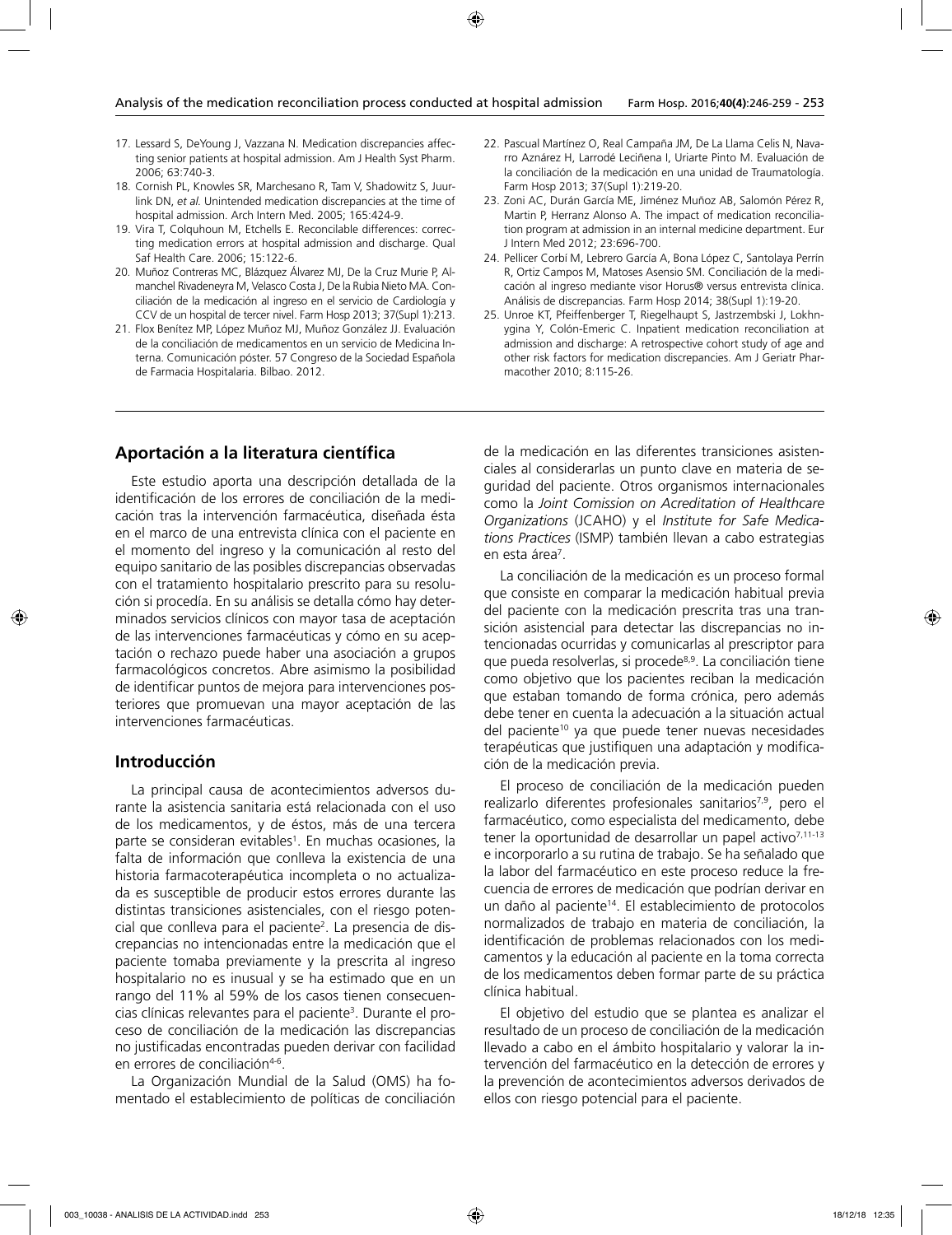## **Método**

El estudio que se desarrolló fue de carácter observacional, descriptivo y retrospectivo y fue llevado a cabo en el Servicio de Farmacia de un hospital de 600 camas e integrado en un Complejo Hospitalario Universitario de Especialidades. Se analizó la actividad realizada por el farmacéutico en materia de conciliación en pacientes adultos que ingresaron en unidades con prescripción electrónica asistida (Cardiología, Cirugía General, Digestivo, Medicina Interna, Nefrología, Neumología) durante los seis meses previos, comprendidos entre las fechas 15 de Enero y 14 de Julio de 2015. Como base para la obtención de los registros se utilizó la base de datos de pacientes conciliados diseñada anteriormente para tal efecto.

Los pacientes habían sido seleccionados entre aquellos ingresos producidos en los que tras analizar la medicación prescrita al ingreso y compararla con el tratamiento domiciliario que constaba en la Historia Digital Única, se detectaban discrepancias en apariencia no justificadas. Asimismo se seleccionaron aquellos pacientes en los que el prescriptor ordenaba introducir la medicación domiciliaria sin más especificaciones. Se excluyeron los pacientes pertenecientes a unidades de hospitalización que no contasen con un sistema de prescripción electrónica asistida, los que por estar a dieta absoluta no estuviesen recibiendo medicación vía oral y aquéllos en los que no fuese posible la realización de la entrevista clínica debido a su situación clínica o personal.

Para cada paciente se recogió la siguiente información: número de historia clínica, sexo, edad, unidad de hospitalización, fuente de obtención de la historia farmacoterapéutica, medicamentos conciliados, tipos de discrepancia y su gravedad, forma de comunicación de las discrepancias y aceptación o no de las mismas por parte del prescriptor.

El primer paso del proceso de conciliación fue la elaboración de la mejor historia farmacoterapéutica posible. Se recurrió a diferentes fuentes de información sobre la medicación que podía estar recibiendo el paciente: atención primaria, pacientes externos y ambulatorios, informe de alta de urgencias y hoja de anamnesis de ingreso en unidad hospitalaria. Tras revisar toda la información disponible, el farmacéutico acudió a la habitación del paciente para contrastar los datos con él y/o con su cuidador. Durante la entrevista se le preguntaba, garantizando la confidencialidad, sobre la medicación domiciliaria prescrita y no prescrita tanto en el sistema sanitario público como en el ámbito privado que tomaba de forma previa al ingreso, además de otras sustancias farmacológicamente activas y posibles alergias o reacciones adversas a medicamentos que pudiese haber experimentado.

Se consideró discrepancia cualquier diferencia entre la medicación que el paciente tomaba de forma crónica previa al ingreso y la medicación prescrita en el hospi-

tal9 . Los tipos de discrepancias en conciliación se clasificaron según los criterios habituales establecidos en varias publicaciones<sup>9,10</sup>, que distinguen entre casos de no discrepancia, discrepancia justificada y discrepancia que requiere aclaración, con diferentes subtipos<sup>10</sup>:

- 1. No discrepancia.
- 2. Discrepancia justificada.
	- a. Inicio de medicación justificada por la situación clínica.
	- b. Decisión médica de no prescribir un medicamento o cambiar su dosis, frecuencia o vía, basada en la situación clínica.
	- c. Sustitución terapéutica según la guía farmacoterapéutica del hospital.
- 3. Discrepancia que requiere aclaración.
	- a. Omisión de medicamento. El paciente tomaba un medicamento necesario y no se ha prescrito sin justificación explícita o clínica para omitirlo.
	- b. Inicio de medicación. Se inicia un tratamiento que el paciente no tomaba antes, y no hay explicación explícita ni clínica para iniciarla.
	- c. Diferente dosis, vía o frecuencia de un medicamento. Se modifica la dosis, vía o frecuencia sin justificación en la situación clínica u otras circunstancias, como función renal o hepática.
	- d. Diferente medicamento. Se prescribe un medicamento diferente de la misma clase sin justificación clínica para la sustitución ni razones de disponibilidad en la guía farmacoterapéutica del hospital.
	- e. Duplicidad. El paciente presenta duplicidad entre los medicamentos crónicos o entre la medicación crónica y la prescrita en el hospital.
	- f. Interacción. El paciente presenta una interacción clínicamente importante entre los medicamentos crónicos o entre la medicación crónica y la prescrita en el hospital.
	- g. Medicamento no disponible en el hospital. Prescripción de medicación crónica no disponible en el hospital sin realizar intercambio terapéutico.
	- h. Prescripción incompleta. La prescripción del tratamiento crónico se realiza de forma incompleta y requiere aclaración.

La gravedad del error fue consensuada en cada caso por el equipo de tres farmacéuticos que llevó a cabo el estudio. Para la asignación de las diferentes categorías de gravedad se utilizó la clasificación que establece *The National Coordinating Council for Medication Error Reporting and Prevention* (NCCMERP)15, adaptada por algunos autores<sup>10</sup>, de los errores de conciliación en función de la posibilidad de error y el daño potencial sobre el paciente:

Categoría A. No hay error, pero es posible que se produzca.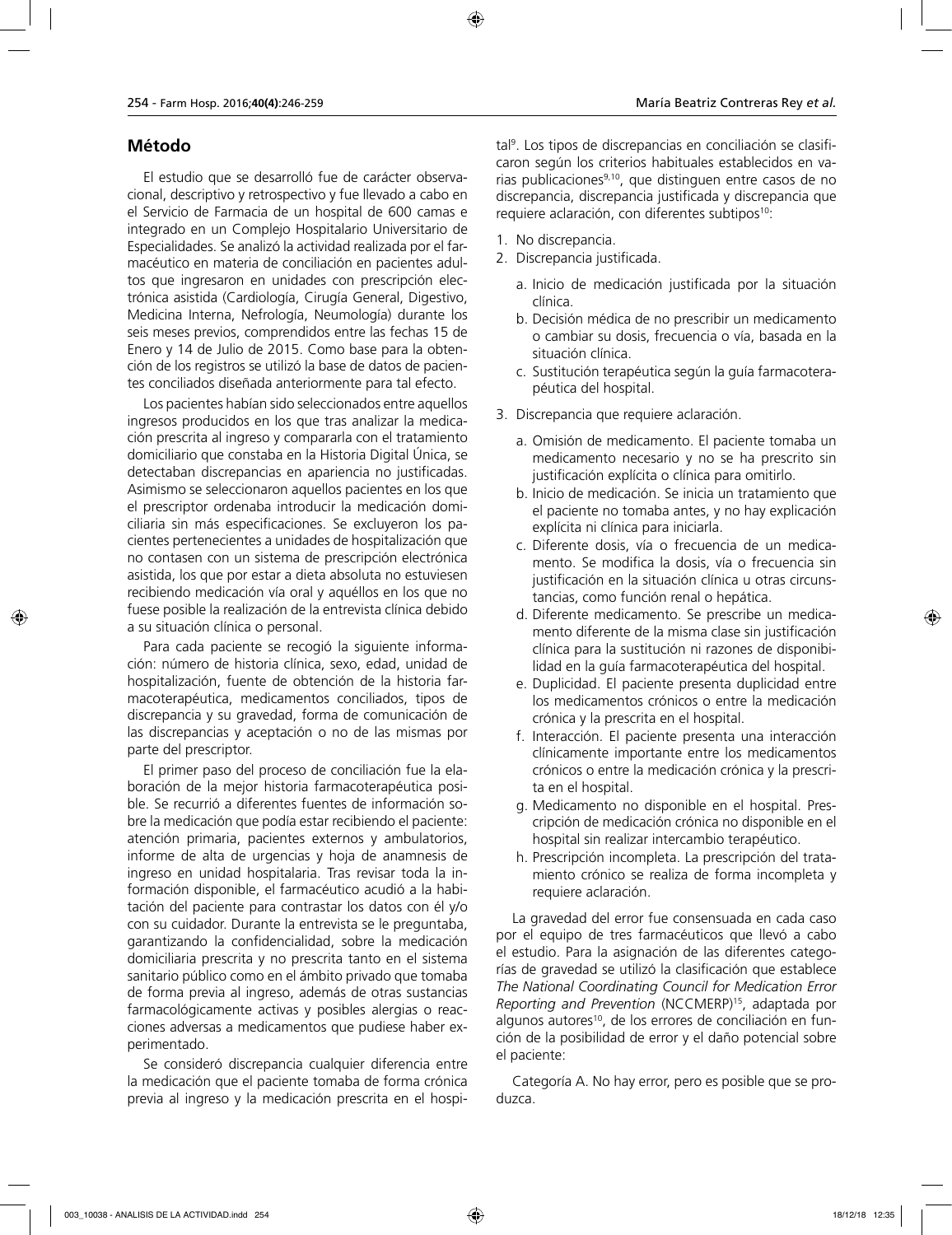Categoría B. Error que no alcanza al paciente; no causa daño.

Categoría C. Error que en caso de alcanzar al paciente, no es probable que cause daño.

Categoría D. Error que en caso de alcanzar al paciente habría necesitado monitorización y/o intervención para evitar el daño.

Categoría E. Error que en caso de alcanzar al paciente hubiera causado daño temporal.

Categoría F. Error que en caso de alcanzar al paciente hubiera causado daño que requeriría hospitalización o prolongación de la estancia.

Categoría G. Error que en caso de alcanzar al paciente hubiera causado daño permanente.

Categoría H. Error que en caso de alcanzar al paciente hubiera requerido soporte vital.

Categoría I. Error que en caso de alcanzar al paciente hubiera resultado mortal.

Las discrepancias que requerían aclaración fueron comunicadas al médico responsable del paciente empleando alguno de los siguientes canales de comunicación: oral, telefónica, mensaje a través de la aplicación de prescripción electrónica asistida o dejando constancia en la historia clínica del paciente.

La propuesta de conciliación se consideró aceptada si en la siguiente visita médica (24-48 horas) se había realizado la modificación pertinente, en cuyo caso pasó a considerarse un error de conciliación<sup>9</sup>.

En el análisis de los medicamentos con discrepancia se utilizó la clasificación ATC (*Anatomical, Therapeutic, Chemical Classification System*) con el listado de principios activos incluidos en cada grupo<sup>16</sup>.

Los resultados de este trabajo se analizaron de forma descriptiva mediante el programa *SPSS Statistics*® (versión 17.0).

## **Resultados**

El proceso de conciliación se llevó a cabo en 220 pacientes, siendo el 54% hombres (46% mujeres), con una media de edad de 67 años. En 21 pacientes (9,5%) el prescriptor había ordenado reintroducir el tratamiento domiciliario sin especificarlo.

Los pacientes procedían de las siguientes unidades de hospitalización: 103 de Medicina Interna (46,8%), 54 de Cirugía General (24,5%), 32 de Digestivo (14,5%), 17 de Nefrología (7,7%), 10 de Neumología (4,5%) y 4 de Cardiología (1,8%).

Previamente a la entrevista con el paciente para la elaboración de la mejor historia farmacoterapéutica posible, se realizó una búsqueda de información sobre la medicación que podía estar recibiendo de forma previa al ingreso. En un 86% de los casos la información se obtuvo de la Historia Digital Única, en un 9% de informes médicos aportados por el paciente y en un 5% de otras fuentes.

Se conciliaron un total de 494 medicamentos en 220 pacientes (2,25 fármacos por paciente). La distribución por tipo de discrepancia se expone en la tabla 1. Un total de 131 pacientes (59,5%) presentaba alguna discrepancia que requería justificación, 70 de los cuales (53,4%) tenía más de una. Estos pacientes agrupaban un total de 312 medicamentos (63,1%) con discrepancias que necesitaban aclaración, con una media de 2,4 discrepancias. La más frecuente fue la omisión de un medicamento que el paciente tomaba previamente a la hospitalización, en 269 de los casos y constituyendo el 86,2% de ellas, seguida de la modificación de la posología o vía de un medicamento sin justificar (29 casos, 5,9%).

En cuanto a los canales de comunicación empleados, de los 312 medicamentos implicados que requerían acla-

| <b>Tabla 1.</b> Tipo de discrepancias encontradas durante el proceso de conciliación de la medicación |  |  |  |  |  |  |  |  |  |  |  |  |
|-------------------------------------------------------------------------------------------------------|--|--|--|--|--|--|--|--|--|--|--|--|
|-------------------------------------------------------------------------------------------------------|--|--|--|--|--|--|--|--|--|--|--|--|

| Discrepancia                                                         | N(% )      |
|----------------------------------------------------------------------|------------|
| No discrepancia                                                      | 131 (26,5) |
| Discrepancia justificada                                             | 51(10,3)   |
| Inicio de medicación justificada                                     | 2(0,4)     |
| Cambio o anulación de la prescripción                                | 47(9,5)    |
| Sustitución terapéutica según guía                                   | 2(0,4)     |
| Discrepancia que requiere aclaración (no justificada)                | 312(63,2)  |
| Omisión de medicamento sin justificar                                | 269(54,5)  |
| Inicio de medicación sin justificación                               | 6(1,2)     |
| Modificación de posología o vía sin justificar                       | 29(5,9)    |
| Sustitución de un medicamento por otro de su clase sin justificar    | 3(0,6)     |
| El paciente presenta duplicidad entre medicamentos                   | 2(0,4)     |
| Interacción clínicamente importante                                  | 1(0,2)     |
| Medicamento no disponible en el hospital sin intercambio terapéutico | 1(0,2)     |
| Prescripción incompleta que requiere aclaración                      | 1(0,2)     |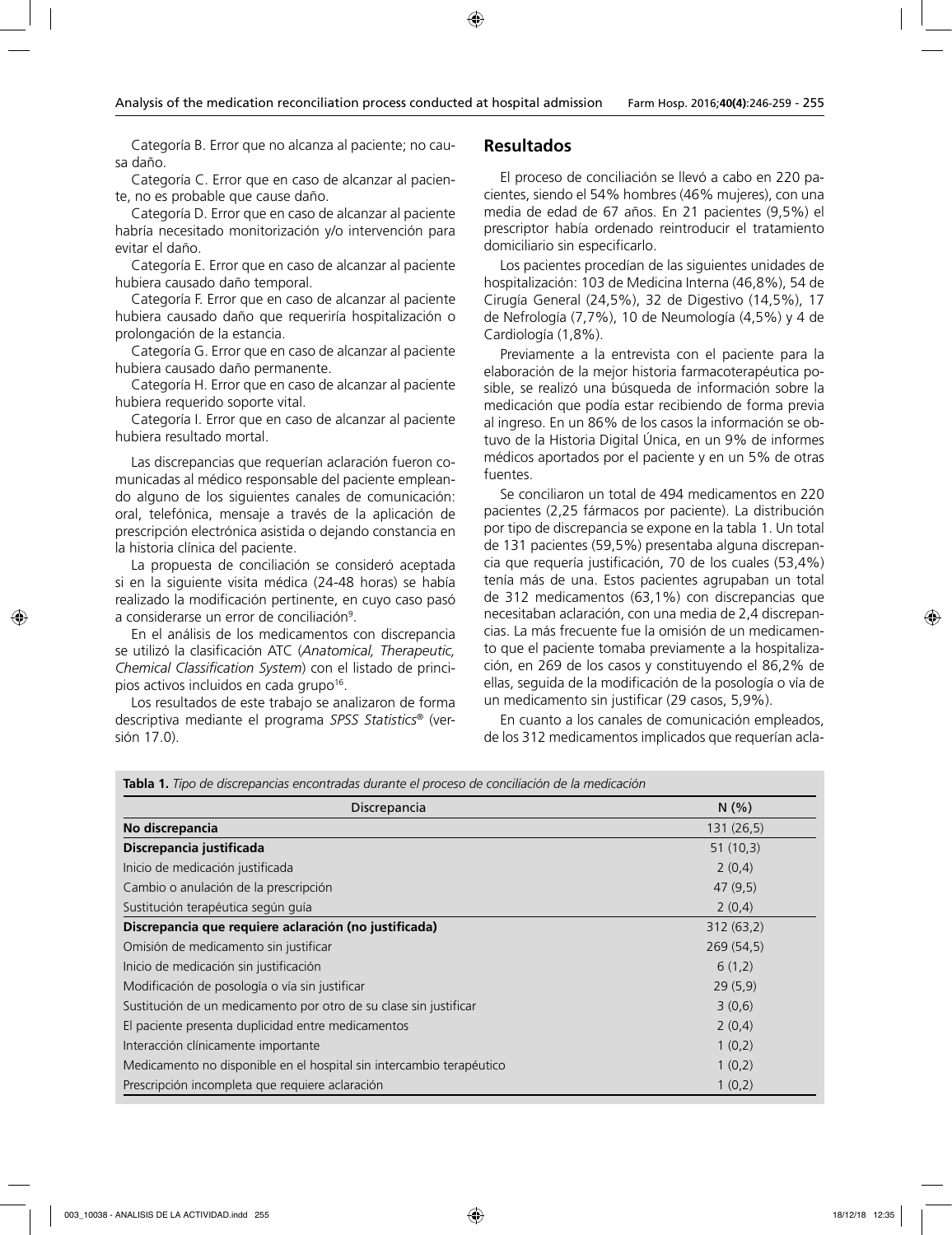ración el 74% (231) fue comunicado mediante mensaje al prescriptor en la aplicación de prescripción electrónica asistida, en el 15,8% de los casos (49) no procedió porque se solventó tras la entrevista y previamente a comunicar la discrepancia, el 8% (25) se comunicó de forma oral, el 1,6% (5) por vía telefónica y en un 0,6% (2) el mensaje se dejó en la historia clínica del paciente.

En total, 93 discrepancias (siendo el 29,8% de todas las que precisaban aclaración y el 35,4% de las comunicadas) fueron subsanadas tras la intervención del farmacéutico y pasaron a considerarse errores de conciliación (EC), 126 (40,4%) no fueron reconocidas y en otras 93 (29,8%) la aceptación no procedía (*exitus*, alta inminente o subsanación tras la entrevista y antes de proceder a comunicar la discrepancia).

La clasificación de discrepancias que precisaban aclaración por servicio, la aceptación por parte de los mismos y la distribución de errores de conciliación por servicio se reflejan en la tabla 2. Las tres principales unidades con más fármacos que presentaban discrepancias que precisaban aclaración fueron Medicina Interna, Digestivo y Cirugía General y agrupan también, cuando se observa la distribución de errores de conciliación por servicio, la mayor frecuencia de éstos.

En la tabla 3 se muestran las discrepancias por grupo anatomoterapéutico, el número de intervenciones aceptadas para cada grupo así como la utilidad de la intervención farmacéutica, medida como número errores de conciliación subsanados en relación al número de discrepancias que requerían aclaración. Los grupos ATC a los que pertenecen la mayoría de los fármacos con estas discrepancias fueron: sangre y órganos hematopoyéticos (grupo B), sistema cardiovascular (grupo C) y sistema nervioso (grupo N).

**Tabla 2.** *Discrepancias que requerían aclaración, porcentaje de aceptación de las intervenciones farmacéuticas para cada unidad de hospitalización y distribución de errores de conciliación por servicio.*

| Servicio         |                  | Aceptación de las intervenciones (%) | Distribución de EC |            |                  |
|------------------|------------------|--------------------------------------|--------------------|------------|------------------|
|                  | $N^{\circ}$ D.A. | $Si*$<br><b>No</b>                   |                    | No procede | por servicio (%) |
| Cardiología      |                  | 50                                   | 50                 | 0          | 1,1              |
| Cirugía General  | 54               | 29,6                                 | 13                 | 57,4       | 17,2             |
| Digestivo        | 55               | 34,5                                 | 32,7               | 32,7       | 20,4             |
| Medicina Interna | 145              | 32,4                                 | 42,8               | 24,8       | 50,5             |
| Nefrología       | 37               | 13,5                                 | 83,8               | 2,7        | 5,4              |
| Neumología       | 19               | 26,3                                 | 42,1               | 31,6       | 5,4              |

Nº D.A.: Número de discrepancias que requerían aclaración.

\* Las intervenciones aceptadas se consideraron errores de conciliación (EC).

| Tabla 3. Discrepancias que requerían aclaración, intervenciones aceptadas y utilidad de la labor farmacéutica por grupo |  |  |
|-------------------------------------------------------------------------------------------------------------------------|--|--|
| anatomoterapéutico                                                                                                      |  |  |

| Grupo ATC                                                                              | $N^{\circ}$ D.A. $(\% )$ | N° intervenciones<br>aceptadas* | Utilidad de la labor<br>del farmacéutico (%) |
|----------------------------------------------------------------------------------------|--------------------------|---------------------------------|----------------------------------------------|
| Grupo A: Tracto alimentario y metabolismo                                              | 23(7,4)                  | 5                               | 21,7                                         |
| Grupo B: Sangre y órganos hematopoyéticos                                              | 36(11,5)                 | 17                              | 47,2                                         |
| Grupo C: Sistema cardiovascular                                                        | 120 (38,5)               | 28                              | 23,3                                         |
| Grupo G: Sistema genitourinario y hormonas sexuales                                    | 12(3,8)                  | 5                               | 41,6                                         |
| Grupo H: Preparados hormonales sistémicos, excluyendo<br>hormonas sexuales e insulinas | 7(2,2)                   | 3                               | 42,3                                         |
| Grupo L: Agentes antineoplásicos e inmunomoduladores                                   | 8(2,6)                   | $\overline{4}$                  | 50                                           |
| Grupo M: Sistema musculoesquelético                                                    | 8(2,6)                   |                                 | 25                                           |
| Grupo N: Sistema nervioso                                                              | 53 $(17)$                | 18                              | 33,9                                         |
| Grupo R: Sistema respiratorio                                                          | 18(5,8)                  | 4                               | 22,2                                         |
| Grupo S: Órganos de los sentidos                                                       | 26(8,3)                  |                                 | 26,9                                         |
| Grupo V: Varios                                                                        | 1(0,3)                   | 0                               | 0                                            |

ATC: Anatomoterapéutico

Nº D.A.: Número de discrepancias que requerían aclaración.

\* Las intervenciones aceptadas se consideraron errores de conciliación (EC).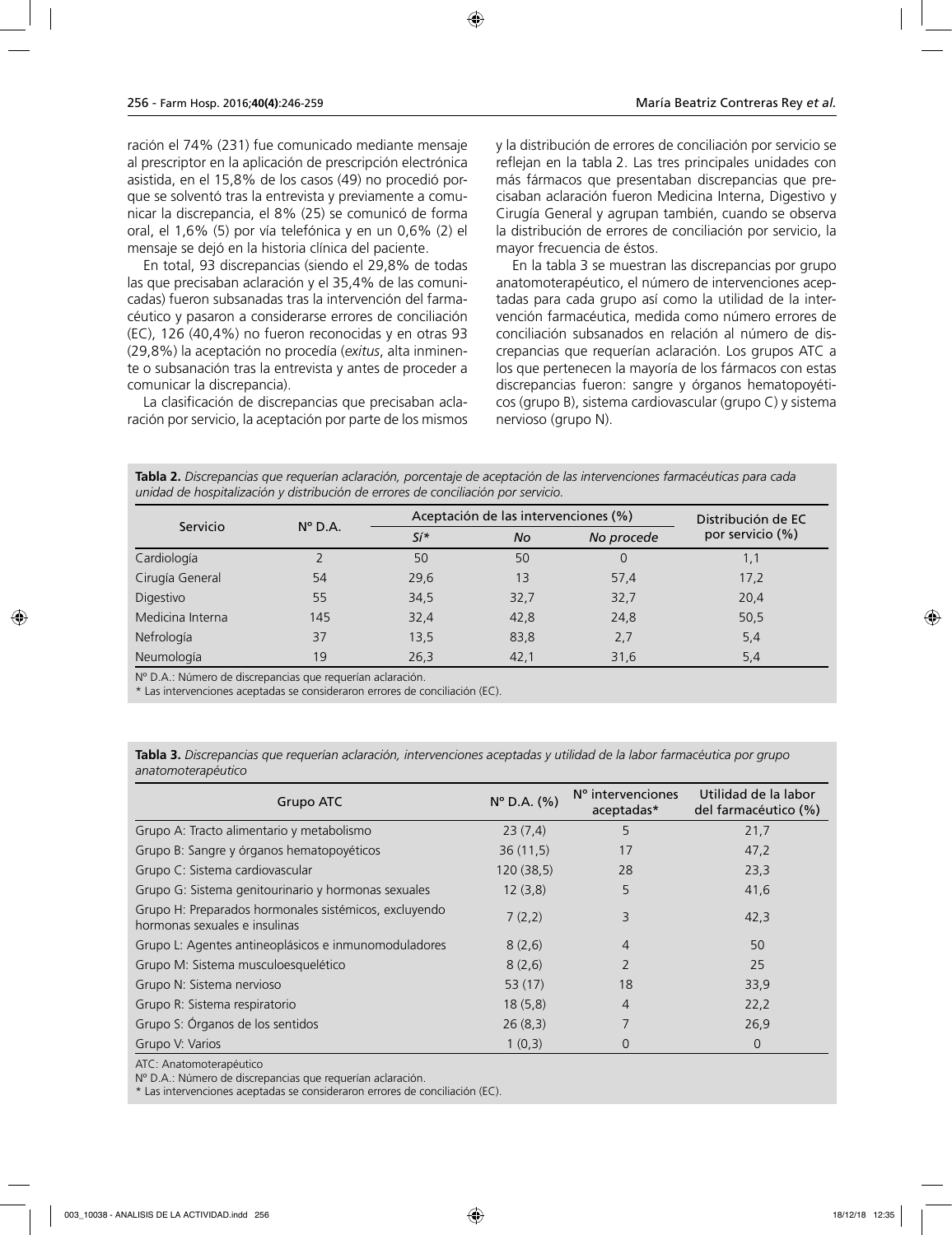La distribución de estas discrepancias en esos tres servicios en relación a los tres grupos ATC más frecuentes y la proporción de su aceptación se exponen en la tabla 4.

De las 93 discrepancias no justificadas que fueron aceptadas (errores de conciliación), 69 (74,2%) correspondieron a omisión de medicamentos sin justificar, 18 (19,4%) a modificación de la posología o vía sin justificación, 2 (2,2%) a duplicidad entre medicamentos, 1 (1,1%) a inicio de medicación sin justificar, 1 (1,1%) a sustitución de un medicamento por otro de su clase sin justificar, 1 (1,1%) a presencia de interacción clínicamente importante y 1 (1,1%) a prescripción incompleta que requiere aclaración.

Se analizó la gravedad del error para los errores de conciliación detectados, quedando distribuidos de la siguiente manera: el 49,5% de ellos fueron clasificados como errores que en caso de alcanzar al paciente no es probable que causaran daño (categoría C); el 22,6% constituyeron errores que no alcanzaron al paciente y por tanto no causaron daño (categoría B); el 19,4 % de ellos en caso de alcanzar al paciente habrían necesitado monitorización y/o intervención para evitar el daño (categoría D); 6,5% de los errores hubieran causado daño temporal si alcanzasen al paciente (categoría E) y en el 2,2% de los casos no hubo error pero era posible que se produjera (categoría A).

La categoría de mayor gravedad obtenida en nuestro estudio correspondió a la designada con la letra E. Se detectaron 6 errores de conciliación encuadrados en esta clase (algunos produjeron un daño real en el paciente mientras que en otros casos se pudo intervenir antes de que el potencial daño tuviese lugar): omisión de profilaxis antibiótica con ciprofloxacino tras inyección intravítrea de ranibizumab, sobredosificación de clonazepam que requirió rescate con flumazenilo, sobredosificación de digoxina, dos casos de omisiones de parches de nitroglicerina y omisión de dosis semanal de metotrexato oral en paciente con enfermedad de Behçet.

Cinco de estos seis errores de conciliación se produjeron en el servicio de Medicina Interna y uno en el de Digestivo. Asimismo, fue Medicina Interna quien cometió más errores de conciliación de todas las categorías de gravedad detectadas.

#### **Discusión**

Nuestros resultados muestran que en más de la mitad de los medicamentos analizados se detectaron discrepancias que requerían aclaración, siendo la más habitual entre ellas la omisión de un medicamento seguida de la modificación de la posología o vía. Los tipos de discrepancias que precisaron aclaración con mayor frecuencia en nuestro estudio son similares a los descritos por otros autores<sup>14,17-21</sup>.

Aproximadamente la mitad de nuestros pacientes presentaron más de una discrepancia que requería aclaración, con una media de 2,4 por paciente con discrepancia no justificada, resultados que se asemejan a los de Lessard *et al.*17, que encontraron 2,3 por cada paciente con discrepancia, y son ligeramente superiores a los aportados por otros autores<sup>22</sup>.

Vira *et al.*19 constataron que un 46% de las discrepancias no intencionadas detectadas al ingreso derivaron, tras realizar la intervención, en modificaciones en la prescripción por parte del médico. Otros autores mostraron porcentajes de aceptación más elevados<sup>4-6,23</sup>. En nuestro caso aproximadamente un tercio de las intervenciones realizadas y comunicadas al prescriptor fueron aceptadas y se consideraron por tanto errores de conciliación entre la medicación crónica que constituía el tratamiento habitual del paciente, previo al ingreso, y la prescripción hospitalaria. Los resultados muestran que los errores de medicación son frecuentes en las transiciones asistenciales y son consistentes con los obtenidos en otros estudios<sup>14,17-19</sup>.

Se ha puesto de manifiesto que en muchas ocasiones los errores de conciliación que alcanzan al paciente no tienen potencial para causar un daño<sup>17</sup>. Gleason et al.<sup>14</sup> describieron en su estudio sobre conciliación de la medicación en pacientes ingresados que la mayoría de las discrepancias en las que la intervención fue aceptada se englobaron en las categorías A-C de gravedad (55%), seguida de un 23% con nivel D y un 22% con nivel E-F. Resultados similares obtuvieron Rentero *et al.*<sup>5</sup> . En nuestro caso, la mayor parte de discrepancias comunicadas aceptadas (errores de conciliación) correspondían a nive-

**Tabla 4.** *Discrepancias que requerían aclaración y aceptación de la mismas de las unidades de Medicina Interna, Cirugía General y Digestivo respecto a los fármacos pertenecientes a los grupos ATC B, C y N*

|                  | $\sim$ |                 |                  |       |             | $\sim$ 1        |                 |      |             |                 |      |      |
|------------------|--------|-----------------|------------------|-------|-------------|-----------------|-----------------|------|-------------|-----------------|------|------|
|                  |        |                 | Medicina Interna |       |             |                 | Cirugía General |      | Digestivo   |                 |      |      |
| <b>ATC</b><br>N° |        | Aceptación en % |                  |       | $N^{\circ}$ | Aceptación en % |                 |      | $N^{\circ}$ | Aceptación en % |      |      |
|                  | D.A.   | $Si*$           | No               | N. P. | D.A.        | $Si*$           | <b>No</b>       | N.P. | D.A.        | $Si*$           | No   | N.P. |
| B                |        | 53              | 11,8             | 35,3  |             | 50              | 0               | 50   | 9           | 55,6            | 22,2 | 22,2 |
| C                | 45     | 20              | 51,1             | 28,9  | 26          | 34.6            | 0               | 65.4 | 27          | 29.6            | 51,9 | 18,5 |
| N                | 28     | 39,3            | 42.9             | 17,9  | 9           | 33,3            | 33,3            | 33,3 | 8           | 25              | 12,5 | 62,5 |

ATC: Anatomoterapéutico

Nº D.A.: Número de discrepancias que requerían aclaración; N.P.: No procede

\* Las intervenciones aceptadas se consideraron errores de conciliación (EC).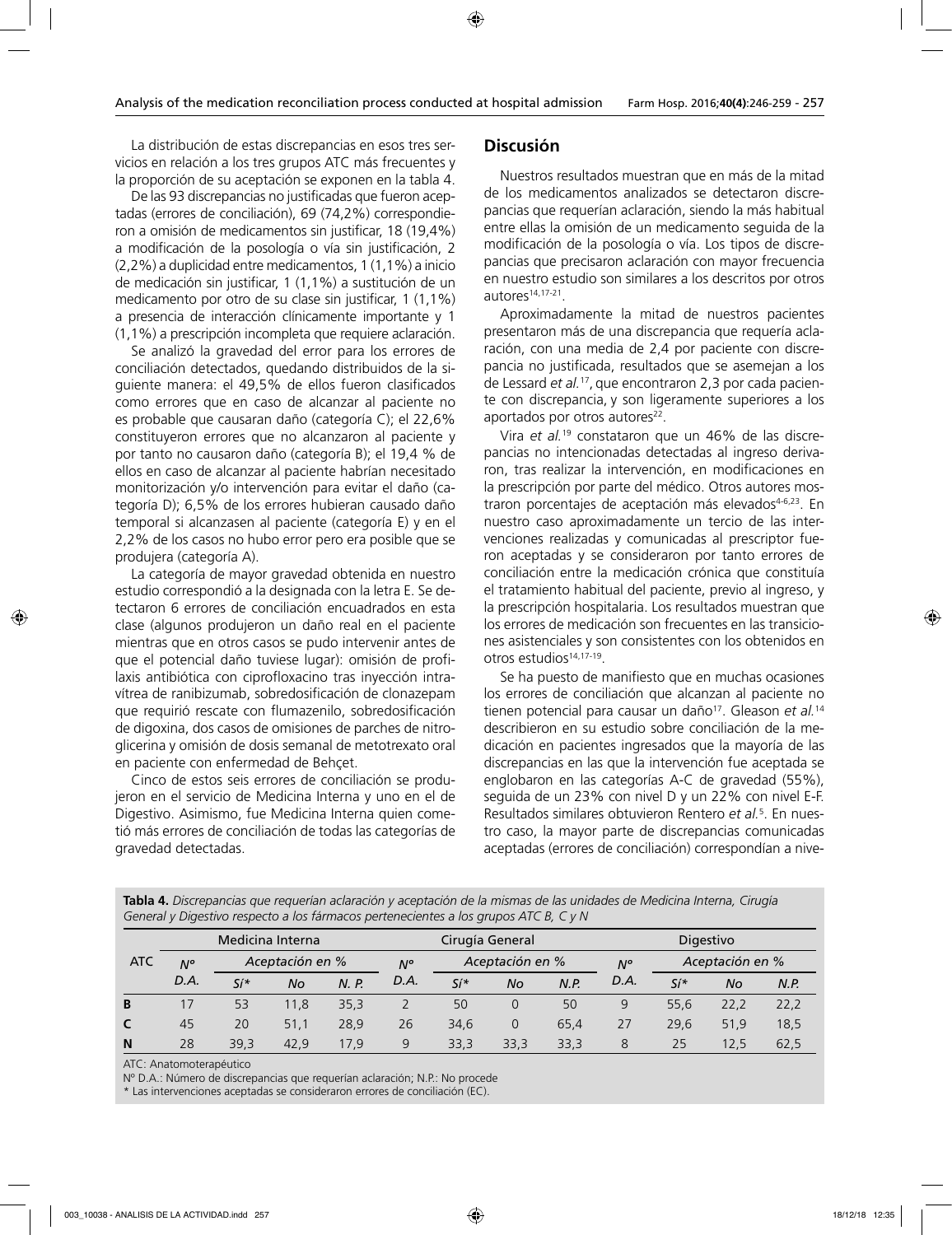les de gravedad A-C (74,3%), un 19,4% al nivel D y un 6,5% al nivel E, constituyendo estos últimos los errores que hubieran producido o produjeron daño temporal sobre el paciente en ausencia de la actuación del farmacéutico. Sin embargo otros autores han señalado que más de la mitad de los errores de conciliación detectados en su estudio fueron considerados clínicamente relevantes $\rm ^6$ .

Según los datos descritos por Rentero *et al.*<sup>5</sup> , la mayoría de los errores de conciliación que observaron en su estudio se localizaron en servicios quirúrgicos (211/339) y en menor proporción en servicios médicos (128/339). En nuestro caso, la mayor frecuencia de errores de conciliación se detectó en los servicios médicos, principalmente en el de Medicina Interna (50,5%) seguido del de Digestivo (20,4%). Nuestros datos vienen justificados por el mayor peso que suponen en este hospital los servicios médicos sobre el bloque quirúrgico, por lo no nos parece apropiado establecer comparaciones con los resultados obtenidos por otros autores sin conocer la distribución de servicios en su medio.

A diferencia de los resultados obtenidos por Gleason *et al.*14 y Lessard *et al.*17, donde los medicamentos que con más frecuencia originaron discrepancias que requirieron aclaración fueron vitaminas y electrolitos seguido de medicamentos del sistema cardiovascular, los grupos farmacoterapéuticos que agruparon la mayor frecuencia en nuestro caso fueron, en orden descendente, sistema cardiovascular, sistema nervioso y sangre y órganos hematopoyéticos. Los datos obtenidos por otros autores reflejan que estos grupos farmacoterapéuticos, principalmente el cardiovascular, están con mucha frecuencia implicados en las discrepancias que habitualmente precisan aclaración<sup>20-25</sup>. En nuestro ámbito fue más decisiva en estos grupos la labor del farmacéutico en la detección y prevención de errores de conciliación dado que agruparon también la mayor tasa de aceptación de las intervenciones.

Nuestro estudio tiene varias limitaciones. En primer lugar, se limitó la selección de pacientes a aquellos ingresados en plantas de hospitalización donde estuviese implantado un sistema de prescripción electrónica, por considerar que de este modo el contacto con el médico prescriptor podría ser más directo y efectivo. En segundo lugar, no se incluyeron todos los pacientes que ingresaron en estas unidades de hospitalización sino que se preseleccionaron aquéllos en los se detectaron a priori discrepancias entre la medicación prescrita al ingreso y la medicación domiciliaria que figura en la Historia Digital Única, confirmando posteriormente mediante entrevista si esas discrepancias eran reales; se incluyeron asimismo pacientes en los que el médico ordenaba reintroducir la medicación domiciliaria sin más especificaciones.

En nuestro entorno sólo una tercera parte de las intervenciones realizadas fueron aceptadas y reconocidas por tanto como errores de conciliación; no obstante, la conciliación de la medicación al ingreso llevada a cabo por un farmacéutico mostró ser útil en la identificación y prevención de errores de medicación con potenciales consecuencias clínicas para el paciente.

Un mejor entendimiento de los casos en los que las intervenciones farmacéuticas realizadas no fueron aceptadas podría ayudar a mejorar el resultado de nuestro proceso de conciliación en el futuro.

## **Conflicto de interés**

Los autores declaran la ausencia de conflicto de interés.

# **Bibliografía**

- 1. Estudio nacional sobre los efectos adversos ligados a la hospitalización: ENEAS 2005. Madrid: Ministerio de Sanidad y Consumo; 2006. (Consultado 28 Julio 2015). Disponible en: http://www. seguridaddelpaciente.es/resources/contenidos/castellano/2006/ ENEAS.pdf
- 2. Lau HS, Florax C, Porsius AJ, de Boer A. The completeness of medication histories in hospital medical records of patients admitted to general internal medicine wards. Br J Clin Pharmacol 2000; 49:597–603.
- 3. Tam VC, Knowles SR, Cornish PL, Fine N, Marchesano R, Etchells EE. Frequency, type and clinical importance of medication history errors at admission to hospital: a systematic review. CMAJ 2005; 173:510-5.
- 4. Delgado Sánchez O, Nicolás Picó J, Martínez López I, Serrano Fabiá A, Anoz Jiménez L, Fernández Cortés F. Errores de conciliación en el ingreso y en el alta hospitalaria en pacientes ancianos polimedicados. Estudio prospectivo aleatorizado multicétrico. Med Clin (Barc) 2009; 133:741-4.
- 5. Rentero L, Iniesta C, Urbieta E, Madrigal M, Pérez MD. Causas y factores asociados a los errores de conciliación en servicios médicos y quirúrgicos. Farm Hosp 2014; 38:398-404.
- 6. Urbieta Sanz E, Trujillano Ruiz A, García-Molina Sáez C, Galicia Puyol S, Caballero Requejo C, Piñera Salmerón P. Implantación de un procedimiento de conciliación terapéutica al ingreso hospitalario por el servicio de urgencias. Farm Hosp 2014; 38:430-7.
- 7. Lo L, Kwan J, Fernandes OA, Shojania KG. Chapter 25. Medication Reconciliation Supported by Clinical Pharmacists (NEW). En: Making Health Care Safer II: An Updated Critical Analysis of the Evidence for Patient Safety Practices. Evidence Reports/Technology Assessments, No. 211. Rockville (MD): Agency for Healthcare Research and Quality. 2013 (Consultado 9 Julio 2015). Disponible en: http://www.ncbi.nlm.nih.gov/books/NBK133408/
- 8. Joint Commission on Accreditation of Healthcare Organizations JCAHO. Using medication reconciliation to prevent errors. Sentinel Event Alert. 2006 25;(35):1-4. (Consultado 5 agosto 2015). Disponible en: http://www.jointcommission.org/assets/1/18/SEA\_35. PDF
- 9. Roure C, Aznar T, Delgado O, Fuster L, Villar I. Grupo coordinador del grupo de trabajo de la SEFH de conciliación de la medicación. Documento de consenso en terminología y clasificación de los programas de conciliación de la medicación. Barcelona: Ediciones Mayo, 2009.
- 10. Delgado Sánchez O, Anoz Jiménez L, Serrano Fabiá A, Nicolás Pico J. Conciliación de la medicación. Med Clin (Barc) 2007; 129:343-8.
- 11. American Society of Health-System Pharmacists. ASHP statement on the pharmacist's role in medication reconciliation. Am J Health Syst Pharm. 2013; 70:453-6.
- 12. Nester TM, Hale LS. Effectiveness of a pharmacist-acquired medication history in promoting patient safety. Am J Health Syst Pharm 2002; 59:2221-5.